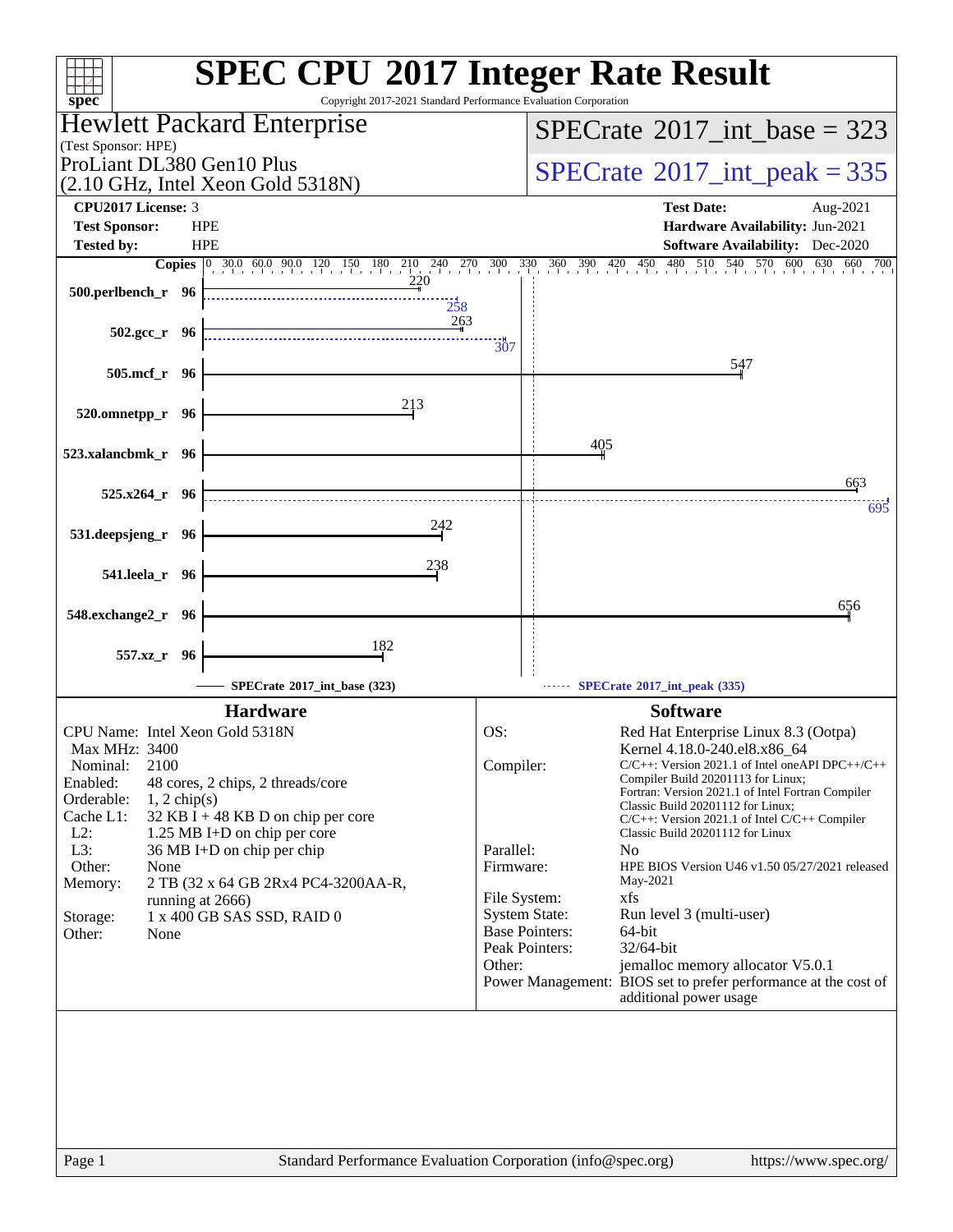

Copyright 2017-2021 Standard Performance Evaluation Corporation

### Hewlett Packard Enterprise

# $SPECrate$ <sup>®</sup>[2017\\_int\\_base =](http://www.spec.org/auto/cpu2017/Docs/result-fields.html#SPECrate2017intbase) 323

(Test Sponsor: HPE)

(2.10 GHz, Intel Xeon Gold 5318N)

ProLiant DL380 Gen10 Plus  $\begin{array}{c} | \text{SPECrate} \text{\textdegree}2017\_int\_peak = 335 \\ \end{array}$  $\begin{array}{c} | \text{SPECrate} \text{\textdegree}2017\_int\_peak = 335 \\ \end{array}$  $\begin{array}{c} | \text{SPECrate} \text{\textdegree}2017\_int\_peak = 335 \\ \end{array}$ 

#### **[CPU2017 License:](http://www.spec.org/auto/cpu2017/Docs/result-fields.html#CPU2017License)** 3 **[Test Date:](http://www.spec.org/auto/cpu2017/Docs/result-fields.html#TestDate)** Aug-2021 **[Test Sponsor:](http://www.spec.org/auto/cpu2017/Docs/result-fields.html#TestSponsor)** HPE **[Hardware Availability:](http://www.spec.org/auto/cpu2017/Docs/result-fields.html#HardwareAvailability)** Jun-2021 **[Tested by:](http://www.spec.org/auto/cpu2017/Docs/result-fields.html#Testedby)** HPE **[Software Availability:](http://www.spec.org/auto/cpu2017/Docs/result-fields.html#SoftwareAvailability)** Dec-2020

# **[Results Table](http://www.spec.org/auto/cpu2017/Docs/result-fields.html#ResultsTable)**

|                                                                     | <b>Base</b>   |                |              |                |       | <b>Peak</b>    |       |               |                |              |                |              |                |              |
|---------------------------------------------------------------------|---------------|----------------|--------------|----------------|-------|----------------|-------|---------------|----------------|--------------|----------------|--------------|----------------|--------------|
| <b>Benchmark</b>                                                    | <b>Copies</b> | <b>Seconds</b> | <b>Ratio</b> | <b>Seconds</b> | Ratio | <b>Seconds</b> | Ratio | <b>Copies</b> | <b>Seconds</b> | <b>Ratio</b> | <b>Seconds</b> | <b>Ratio</b> | <b>Seconds</b> | <b>Ratio</b> |
| $500.$ perlbench_r                                                  | 96            | 694            | 220          | 695            | 220   | 699            | 219   | 96            | 592            | 258          | 593            | 258          | 593            | 258          |
| $502.\text{gcc}$ <sub>r</sub>                                       | 96            | 517            | 263          | 516            | 263   | 521            | 261   | 96            | 443            | 307          | 446            | 305          | 443            | 307          |
| $505$ .mcf r                                                        | 96            | 284            | 547          | 284            | 547   | 284            | 546   | 96            | 284            | 547          | 284            | 547          | 284            | 546          |
| 520.omnetpp_r                                                       | 96            | 593            | 212          | 592            | 213   | 591            | 213   | 96            | 593            | 212          | 592            | 213          | 591            | 213          |
| 523.xalancbmk r                                                     | 96            | 249            | 407          | 251            | 404   | 251            | 405   | 96            | 249            | 407          | 251            | 404          | 251            | 405          |
| 525.x264 r                                                          | 96            | 254            | 663          | 253            | 664   | 254            | 663   | 96            | 242            | 695          | 242            | 695          | 242            | 696          |
| 531.deepsjeng_r                                                     | 96            | 455            | 242          | 454            | 242   | 454            | 242   | 96            | 455            | 242          | 454            | 242          | 454            | 242          |
| 541.leela r                                                         | 96            | 668            | 238          | 670            | 237   | 668            | 238   | 96            | 668            | 238          | 670            | 237          | 668            | 238          |
| 548.exchange2_r                                                     | 96            | 383            | 656          | 384            | 655   | 383            | 656   | 96            | 383            | 656          | 384            | 655          | 383            | 656          |
| 557.xz r                                                            | 96            | 568            | 182          | 569            | 182   | 568            | 182   | 96            | 568            | 182          | 569            | 182          | 568            | <u>182</u>   |
| $SPECrate^{\circ}2017$ int base =                                   |               |                | 323          |                |       |                |       |               |                |              |                |              |                |              |
| $\mathbb{C}\mathbb{D}\Gamma\Gamma_{\text{rot}}\sim 2017$ int nook – |               |                | 225          |                |       |                |       |               |                |              |                |              |                |              |

**[SPECrate](http://www.spec.org/auto/cpu2017/Docs/result-fields.html#SPECrate2017intpeak)[2017\\_int\\_peak =](http://www.spec.org/auto/cpu2017/Docs/result-fields.html#SPECrate2017intpeak) 335**

Results appear in the [order in which they were run](http://www.spec.org/auto/cpu2017/Docs/result-fields.html#RunOrder). Bold underlined text [indicates a median measurement](http://www.spec.org/auto/cpu2017/Docs/result-fields.html#Median).

# **[Submit Notes](http://www.spec.org/auto/cpu2017/Docs/result-fields.html#SubmitNotes)**

 The numactl mechanism was used to bind copies to processors. The config file option 'submit' was used to generate numactl commands to bind each copy to a specific processor. For details, please see the config file.

# **[Operating System Notes](http://www.spec.org/auto/cpu2017/Docs/result-fields.html#OperatingSystemNotes)**

 Stack size set to unlimited using "ulimit -s unlimited" Transparent Huge Pages enabled by default Prior to runcpu invocation Filesystem page cache synced and cleared with: sync; echo 3 > /proc/sys/vm/drop\_caches

# **[Environment Variables Notes](http://www.spec.org/auto/cpu2017/Docs/result-fields.html#EnvironmentVariablesNotes)**

```
Environment variables set by runcpu before the start of the run:
LD_LIBRARY_PATH =
      "/home/cpu2017/lib/intel64:/home/cpu2017/lib/ia32:/home/cpu2017/je5.0.1-
      32"
MALLOC_CONF = "retain:true"
```
# **[General Notes](http://www.spec.org/auto/cpu2017/Docs/result-fields.html#GeneralNotes)**

 Binaries compiled on a system with 1x Intel Core i9-7980XE CPU + 64GB RAM memory using Red Hat Enterprise Linux 8.1

#### **(Continued on next page)**

Page 2 Standard Performance Evaluation Corporation [\(info@spec.org\)](mailto:info@spec.org) <https://www.spec.org/>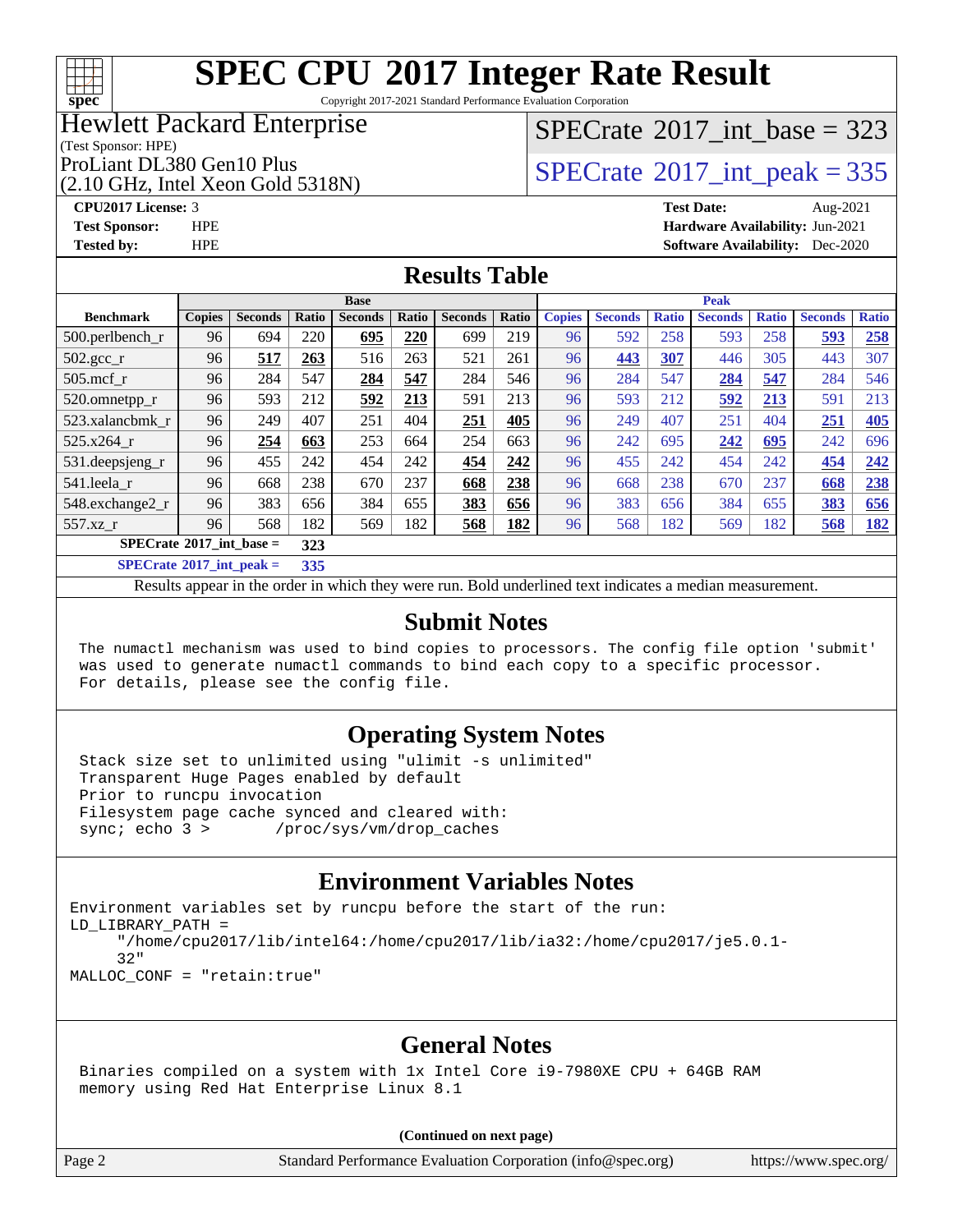# $+\,$ H **[spec](http://www.spec.org/)**

# **[SPEC CPU](http://www.spec.org/auto/cpu2017/Docs/result-fields.html#SPECCPU2017IntegerRateResult)[2017 Integer Rate Result](http://www.spec.org/auto/cpu2017/Docs/result-fields.html#SPECCPU2017IntegerRateResult)**

Copyright 2017-2021 Standard Performance Evaluation Corporation

### Hewlett Packard Enterprise

 $SPECrate$ <sup>®</sup>[2017\\_int\\_base =](http://www.spec.org/auto/cpu2017/Docs/result-fields.html#SPECrate2017intbase) 323

(Test Sponsor: HPE)

(2.10 GHz, Intel Xeon Gold 5318N)

ProLiant DL380 Gen10 Plus  $\text{SPECTate}^{\circ}2017\_int\_peak = 335$ 

**[CPU2017 License:](http://www.spec.org/auto/cpu2017/Docs/result-fields.html#CPU2017License)** 3 **[Test Date:](http://www.spec.org/auto/cpu2017/Docs/result-fields.html#TestDate)** Aug-2021 **[Test Sponsor:](http://www.spec.org/auto/cpu2017/Docs/result-fields.html#TestSponsor)** HPE **[Hardware Availability:](http://www.spec.org/auto/cpu2017/Docs/result-fields.html#HardwareAvailability)** Jun-2021 **[Tested by:](http://www.spec.org/auto/cpu2017/Docs/result-fields.html#Testedby)** HPE **[Software Availability:](http://www.spec.org/auto/cpu2017/Docs/result-fields.html#SoftwareAvailability)** Dec-2020

### **[General Notes \(Continued\)](http://www.spec.org/auto/cpu2017/Docs/result-fields.html#GeneralNotes)**

Page 3 Standard Performance Evaluation Corporation [\(info@spec.org\)](mailto:info@spec.org) <https://www.spec.org/> runcpu command invoked through numactl i.e.: numactl --interleave=all runcpu <etc> NA: The test sponsor attests, as of date of publication, that CVE-2017-5754 (Meltdown) is mitigated in the system as tested and documented. Yes: The test sponsor attests, as of date of publication, that CVE-2017-5753 (Spectre variant 1) is mitigated in the system as tested and documented. Yes: The test sponsor attests, as of date of publication, that CVE-2017-5715 (Spectre variant 2) is mitigated in the system as tested and documented. jemalloc, a general purpose malloc implementation built with the RedHat Enterprise 7.5, and the system compiler gcc 4.8.5 sources available from jemalloc.net or<https://github.com/jemalloc/jemalloc/releases> **[Platform Notes](http://www.spec.org/auto/cpu2017/Docs/result-fields.html#PlatformNotes)** The system ROM used for this result contains Intel microcode version 0xd0002a0 for the Intel Xeon Gold 5318N processor. BIOS Configuration: Workload Profile set to General Throughput Compute Memory Patrol Scrubbing set to Disabled Advanced Memory Protection set to Advanced ECC XPT Remote Prefetcher set to Enabled Last Level Cache (LLC) Dead Line Allocation set to Disabled Enhanced Processor Performance set to Enabled Enhanced Processor Performance Profile set to Aggressive Thermal Configuration set to Maximum Cooling Intel UPI Link Frequency set to Minimum Intel UPI Link Enablement set to Single Link D2K set to Disabled Workload Profile set to Custom DCU Stream Prefetcher set to Disabled Energy Efficient Turbo set to Enabled Adjacent Sector Prefetch set to Disabled Intel UPI Link Power Management set to Enabled Sysinfo program /home/cpu2017/bin/sysinfo Rev: r6622 of 2021-04-07 982a61ec0915b55891ef0e16acafc64d running on localhost.localdomain Thu Aug 19 13:05:34 2021 SUT (System Under Test) info as seen by some common utilities. For more information on this section, see <https://www.spec.org/cpu2017/Docs/config.html#sysinfo> From /proc/cpuinfo model name : Intel(R) Xeon(R) Gold 5318N CPU @ 2.10GHz 2 "physical id"s (chips) 96 "processors" **(Continued on next page)**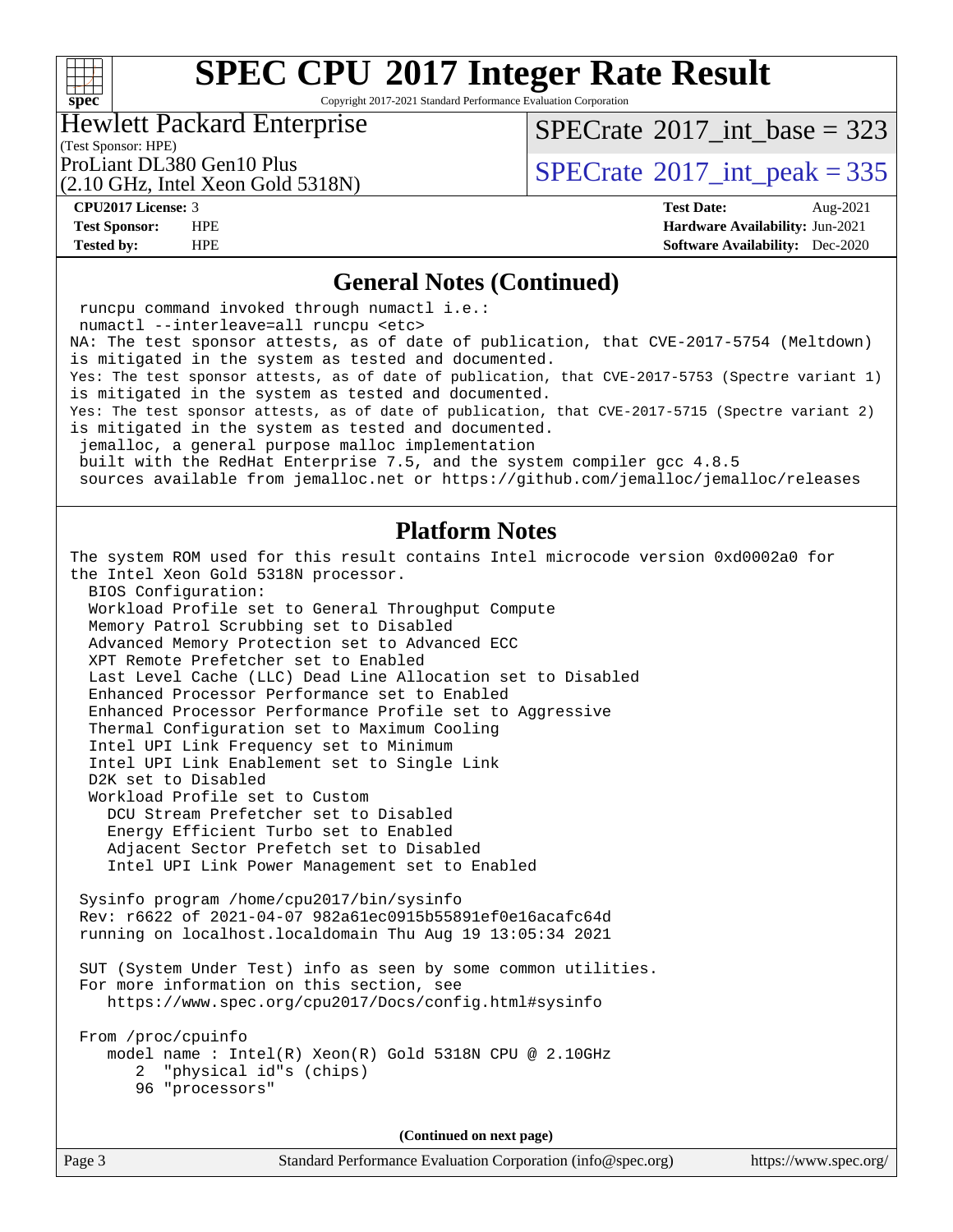

Copyright 2017-2021 Standard Performance Evaluation Corporation

| <b>Hewlett Packard Enterprise</b>     |
|---------------------------------------|
| (Test Sponsor: HPE)                   |
| $R_{\rm rot}$ iant DI 380 Gan 10 Plus |

(2.10 GHz, Intel Xeon Gold 5318N)

 $SPECrate$ <sup>®</sup>[2017\\_int\\_base =](http://www.spec.org/auto/cpu2017/Docs/result-fields.html#SPECrate2017intbase) 323

 $\text{PBCTate}^{\text{2017}\text{int\_peak}} = 335$ 

#### **[CPU2017 License:](http://www.spec.org/auto/cpu2017/Docs/result-fields.html#CPU2017License)** 3 **[Test Date:](http://www.spec.org/auto/cpu2017/Docs/result-fields.html#TestDate)** Aug-2021 **[Test Sponsor:](http://www.spec.org/auto/cpu2017/Docs/result-fields.html#TestSponsor)** HPE **[Hardware Availability:](http://www.spec.org/auto/cpu2017/Docs/result-fields.html#HardwareAvailability)** Jun-2021 **[Tested by:](http://www.spec.org/auto/cpu2017/Docs/result-fields.html#Testedby)** HPE **[Software Availability:](http://www.spec.org/auto/cpu2017/Docs/result-fields.html#SoftwareAvailability)** Dec-2020

### **[Platform Notes \(Continued\)](http://www.spec.org/auto/cpu2017/Docs/result-fields.html#PlatformNotes)**

| cpu cores : 24<br>siblings : 48                                                                                                                                                                                                                                                                                                                                                                                                                                                                                                                                                                                                                                                                                                                                                                                                                                                                                                                                                                                                    | cores, siblings (Caution: counting these is hw and system dependent. The following<br>excerpts from /proc/cpuinfo might not be reliable. Use with caution.)<br>physical 0: cores 0 1 2 3 4 5 6 7 8 9 10 11 12 13 14 15 16 17 18 19 20 21 22 23                                                                                                                                                                                                                      |  |  |  |
|------------------------------------------------------------------------------------------------------------------------------------------------------------------------------------------------------------------------------------------------------------------------------------------------------------------------------------------------------------------------------------------------------------------------------------------------------------------------------------------------------------------------------------------------------------------------------------------------------------------------------------------------------------------------------------------------------------------------------------------------------------------------------------------------------------------------------------------------------------------------------------------------------------------------------------------------------------------------------------------------------------------------------------|---------------------------------------------------------------------------------------------------------------------------------------------------------------------------------------------------------------------------------------------------------------------------------------------------------------------------------------------------------------------------------------------------------------------------------------------------------------------|--|--|--|
| From 1scpu from util-linux 2.32.1:<br>Architecture:<br>$CPU op-mode(s):$<br>Byte Order:<br>CPU(s):<br>On-line CPU(s) list: 0-95<br>Thread(s) per core:<br>$Core(s)$ per socket:<br>Socket(s):<br>NUMA $node(s):$<br>Vendor ID:<br>CPU family:<br>Model:<br>Model name:<br>Stepping:<br>CPU MHz:<br>BogoMIPS:<br>Virtualization:<br>L1d cache:<br>$L1i$ cache:<br>$L2$ cache:<br>L3 cache:<br>NUMA node0 CPU(s):<br>NUMA $node1$ $CPU(s)$ :<br>NUMA $node2$ $CPU(s):$<br>NUMA $node3$ CPU $(s)$ :<br>Flaqs:                                                                                                                                                                                                                                                                                                                                                                                                                                                                                                                         | physical 1: cores 0 1 2 3 4 5 6 7 8 9 10 11 12 13 14 15 16 17 18 19 20 21 22 23<br>x86_64<br>$32$ -bit, $64$ -bit<br>Little Endian<br>96<br>2<br>24<br>2<br>4<br>GenuineIntel<br>6<br>106<br>$Intel(R)$ Xeon $(R)$ Gold 5318N CPU @ 2.10GHz<br>6<br>800.000<br>4200.00<br>$VT - x$<br>48K<br>32K<br>1280K<br>36864K<br>$0 - 11, 48 - 59$<br>$12 - 23,60 - 71$<br>24-35,72-83<br>$36 - 47, 84 - 95$<br>fpu vme de pse tsc msr pae mce cx8 apic sep mtrr pge mca cmov |  |  |  |
| pat pse36 clflush dts acpi mmx fxsr sse sse2 ss ht tm pbe syscall nx pdpelgb rdtscp<br>lm constant_tsc art arch_perfmon pebs bts rep_good nopl xtopology nonstop_tsc cpuid<br>aperfmperf pni pclmulqdq dtes64 monitor ds_cpl vmx smx est tm2 ssse3 sdbg fma cx16<br>xtpr pdcm pcid dca sse4_1 sse4_2 x2apic movbe popcnt tsc_deadline_timer aes xsave<br>avx f16c rdrand lahf_lm abm 3dnowprefetch cpuid_fault epb cat_13 invpcid_single ssbd<br>mba ibrs ibpb stibp ibrs_enhanced tpr_shadow vnmi flexpriority ept vpid ept_ad<br>fsgsbase tsc_adjust bmil hle avx2 smep bmi2 erms invpcid cqm rdt_a avx512f avx512dq<br>rdseed adx smap avx512ifma clflushopt clwb intel_pt avx512cd sha_ni avx512bw<br>avx512vl xsaveopt xsavec xgetbvl xsaves cqm_llc cqm_occup_llc cqm_mbm_total<br>cqm_mbm_local split_lock_detect wbnoinvd dtherm ida arat pln pts avx512vbmi umip pku<br>ospke avx512_vbmi2 gfni vaes vpclmulqdq avx512_vnni avx512_bitalg tme<br>avx512_vpopcntdq la57 rdpid md_clear pconfig flush_11d arch_capabilities |                                                                                                                                                                                                                                                                                                                                                                                                                                                                     |  |  |  |
| (Continued on next page)                                                                                                                                                                                                                                                                                                                                                                                                                                                                                                                                                                                                                                                                                                                                                                                                                                                                                                                                                                                                           |                                                                                                                                                                                                                                                                                                                                                                                                                                                                     |  |  |  |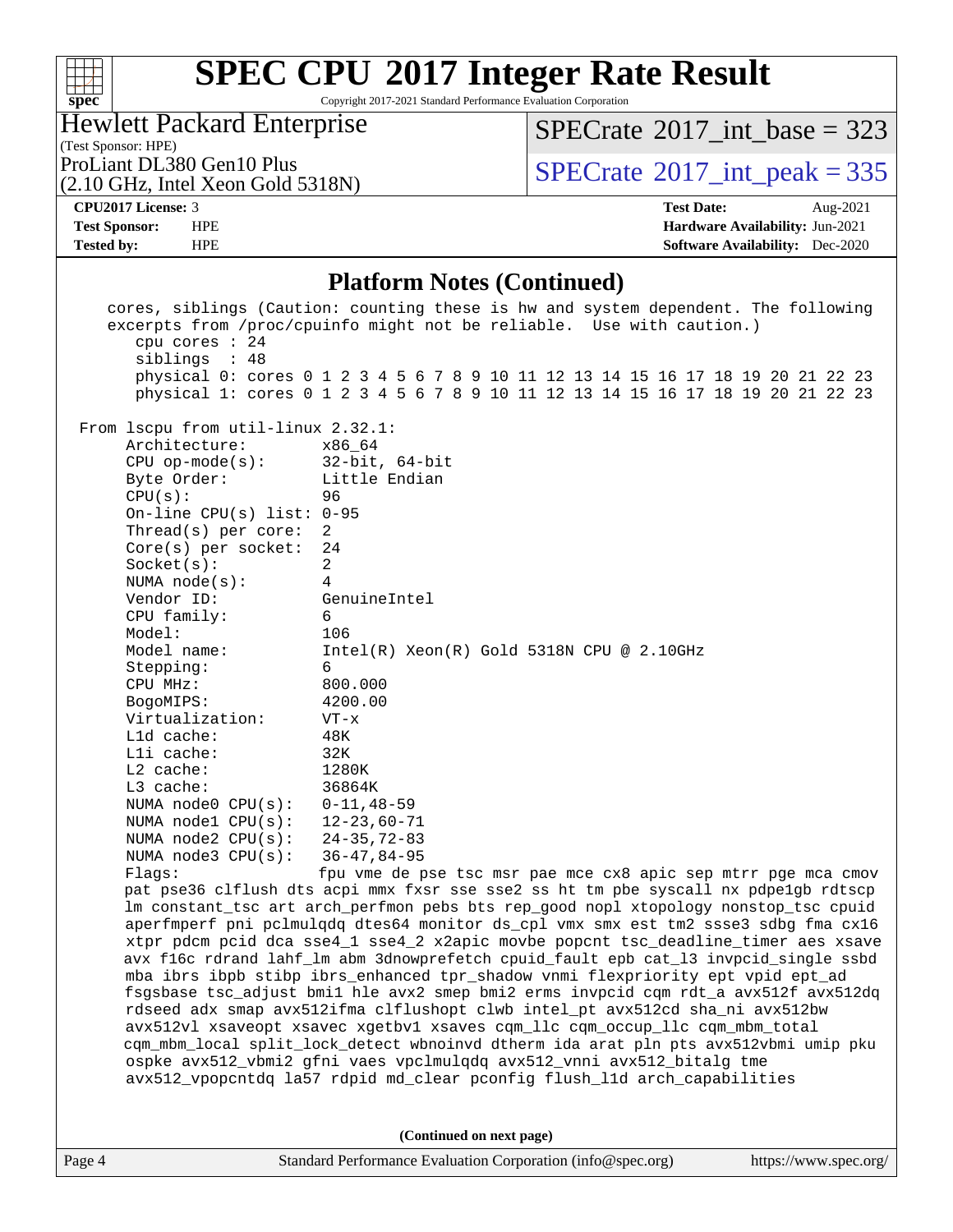## $+\!\!+\!\!$ **[spec](http://www.spec.org/)**

# **[SPEC CPU](http://www.spec.org/auto/cpu2017/Docs/result-fields.html#SPECCPU2017IntegerRateResult)[2017 Integer Rate Result](http://www.spec.org/auto/cpu2017/Docs/result-fields.html#SPECCPU2017IntegerRateResult)**

Copyright 2017-2021 Standard Performance Evaluation Corporation

#### (Test Sponsor: HPE) Hewlett Packard Enterprise

 $SPECrate$ <sup>®</sup>[2017\\_int\\_base =](http://www.spec.org/auto/cpu2017/Docs/result-fields.html#SPECrate2017intbase) 323

(2.10 GHz, Intel Xeon Gold 5318N)

ProLiant DL380 Gen10 Plus  $SPECrate^{\circ}2017$  $SPECrate^{\circ}2017$ \_int\_peak = 335

**[CPU2017 License:](http://www.spec.org/auto/cpu2017/Docs/result-fields.html#CPU2017License)** 3 **[Test Date:](http://www.spec.org/auto/cpu2017/Docs/result-fields.html#TestDate)** Aug-2021 **[Test Sponsor:](http://www.spec.org/auto/cpu2017/Docs/result-fields.html#TestSponsor)** HPE **[Hardware Availability:](http://www.spec.org/auto/cpu2017/Docs/result-fields.html#HardwareAvailability)** Jun-2021 **[Tested by:](http://www.spec.org/auto/cpu2017/Docs/result-fields.html#Testedby)** HPE **[Software Availability:](http://www.spec.org/auto/cpu2017/Docs/result-fields.html#SoftwareAvailability)** Dec-2020

### **[Platform Notes \(Continued\)](http://www.spec.org/auto/cpu2017/Docs/result-fields.html#PlatformNotes)**

 /proc/cpuinfo cache data cache size : 36864 KB From numactl --hardware WARNING: a numactl 'node' might or might not correspond to a physical chip. available: 4 nodes (0-3) node 0 cpus: 0 1 2 3 4 5 6 7 8 9 10 11 48 49 50 51 52 53 54 55 56 57 58 59 node 0 size: 505728 MB node 0 free: 515397 MB node 1 cpus: 12 13 14 15 16 17 18 19 20 21 22 23 60 61 62 63 64 65 66 67 68 69 70 71 node 1 size: 506173 MB node 1 free: 515623 MB node 2 cpus: 24 25 26 27 28 29 30 31 32 33 34 35 72 73 74 75 76 77 78 79 80 81 82 83 node 2 size: 505946 MB node 2 free: 515709 MB node 3 cpus: 36 37 38 39 40 41 42 43 44 45 46 47 84 85 86 87 88 89 90 91 92 93 94 95 node 3 size: 505825 MB node 3 free: 515713 MB node distances: node 0 1 2 3 0: 10 20 30 30 1: 20 10 30 30 2: 30 30 10 20 3: 30 30 20 10 From /proc/meminfo MemTotal: 2113481272 kB HugePages\_Total: 0 Hugepagesize: 2048 kB /sbin/tuned-adm active Current active profile: throughput-performance From /etc/\*release\* /etc/\*version\* os-release: NAME="Red Hat Enterprise Linux" VERSION="8.3 (Ootpa)" ID="rhel" ID\_LIKE="fedora" VERSION\_ID="8.3" PLATFORM\_ID="platform:el8" PRETTY\_NAME="Red Hat Enterprise Linux 8.3 (Ootpa)" ANSI\_COLOR="0;31" redhat-release: Red Hat Enterprise Linux release 8.3 (Ootpa) system-release: Red Hat Enterprise Linux release 8.3 (Ootpa) system-release-cpe: cpe:/o:redhat:enterprise\_linux:8.3:ga

**(Continued on next page)**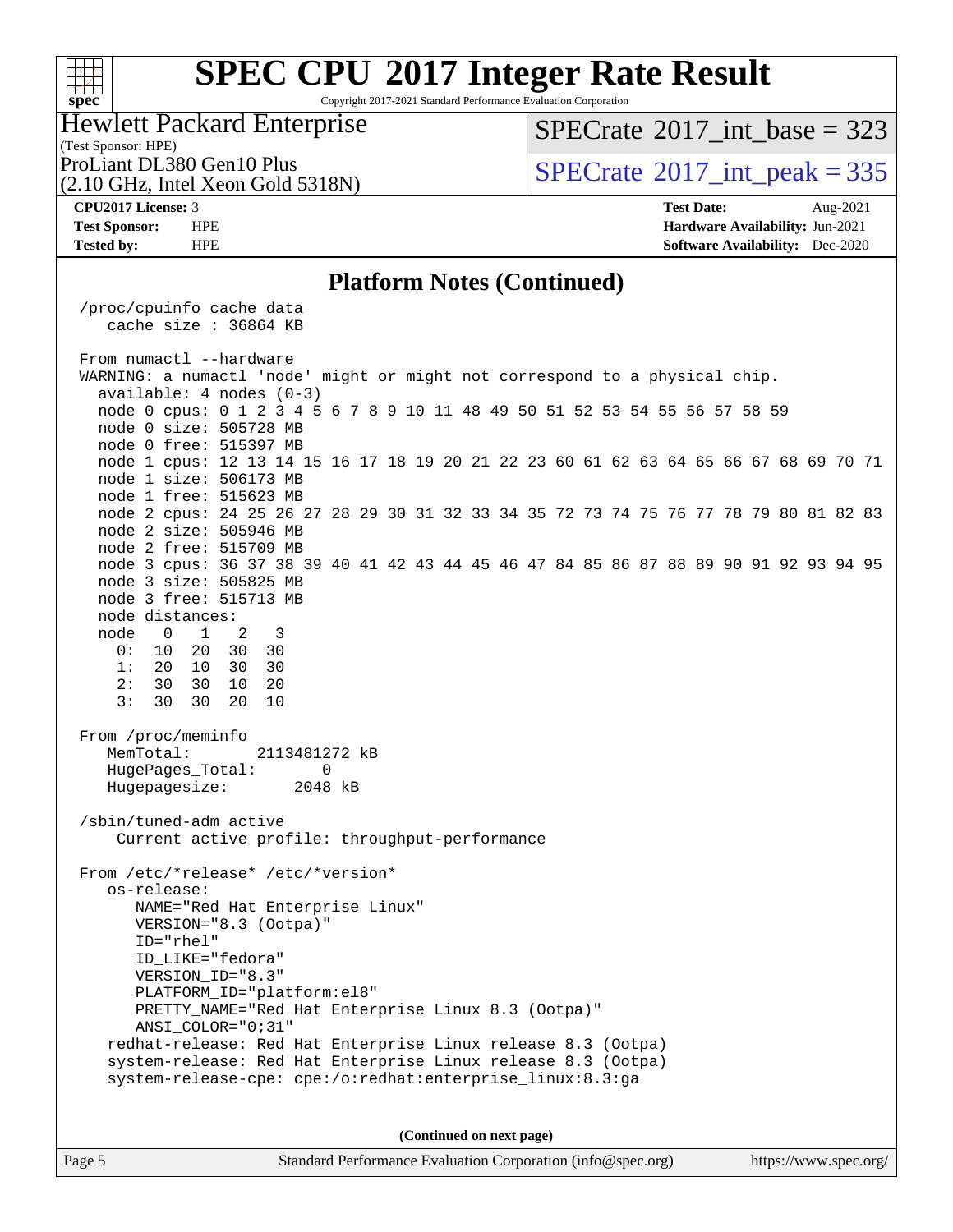# $+\,$ H **[spec](http://www.spec.org/)**

# **[SPEC CPU](http://www.spec.org/auto/cpu2017/Docs/result-fields.html#SPECCPU2017IntegerRateResult)[2017 Integer Rate Result](http://www.spec.org/auto/cpu2017/Docs/result-fields.html#SPECCPU2017IntegerRateResult)**

Copyright 2017-2021 Standard Performance Evaluation Corporation

#### (Test Sponsor: HPE) Hewlett Packard Enterprise

 $SPECrate$ <sup>®</sup>[2017\\_int\\_base =](http://www.spec.org/auto/cpu2017/Docs/result-fields.html#SPECrate2017intbase) 323

(2.10 GHz, Intel Xeon Gold 5318N)

ProLiant DL380 Gen10 Plus  $SPECTate$ <sup>®</sup>[2017\\_int\\_peak = 3](http://www.spec.org/auto/cpu2017/Docs/result-fields.html#SPECrate2017intpeak)35

**[CPU2017 License:](http://www.spec.org/auto/cpu2017/Docs/result-fields.html#CPU2017License)** 3 **[Test Date:](http://www.spec.org/auto/cpu2017/Docs/result-fields.html#TestDate)** Aug-2021 **[Test Sponsor:](http://www.spec.org/auto/cpu2017/Docs/result-fields.html#TestSponsor)** HPE **[Hardware Availability:](http://www.spec.org/auto/cpu2017/Docs/result-fields.html#HardwareAvailability)** Jun-2021 **[Tested by:](http://www.spec.org/auto/cpu2017/Docs/result-fields.html#Testedby)** HPE **[Software Availability:](http://www.spec.org/auto/cpu2017/Docs/result-fields.html#SoftwareAvailability)** Dec-2020

### **[Platform Notes \(Continued\)](http://www.spec.org/auto/cpu2017/Docs/result-fields.html#PlatformNotes)**

 uname -a: Linux localhost.localdomain 4.18.0-240.el8.x86\_64 #1 SMP Wed Sep 23 05:13:10 EDT 2020 x86\_64 x86\_64 x86\_64 GNU/Linux Kernel self-reported vulnerability status: CVE-2018-12207 (iTLB Multihit): Not affected CVE-2018-3620 (L1 Terminal Fault): Not affected<br>Microarchitectural Data Sampling: Not affected Microarchitectural Data Sampling: Not affected<br>
CVE-2017-5754 (Meltdown): Not affected  $CVE-2017-5754$  (Meltdown): CVE-2018-3639 (Speculative Store Bypass): Mitigation: Speculative Store Bypass disabled via prctl and seccompany and the contract of the contract of the contract of the second seconds of the contract of the contract of the contract of the contract of the contract of the contract of the contract of the contract of the contr CVE-2017-5753 (Spectre variant 1): Mitigation: usercopy/swapgs barriers and \_\_user pointer sanitization CVE-2017-5715 (Spectre variant 2): Mitigation: Enhanced IBRS, IBPB: conditional, RSB filling CVE-2020-0543 (Special Register Buffer Data Sampling): Not affected CVE-2019-11135 (TSX Asynchronous Abort): Not affected run-level 3 Aug 19 13:04 SPEC is set to: /home/cpu2017 Filesystem Type Size Used Avail Use% Mounted on /dev/mapper/rhel-home xfs 297G 103G 195G 35% /home From /sys/devices/virtual/dmi/id Vendor: HPE Product: ProLiant DL380 Gen10 Plus Product Family: ProLiant Serial: CN70110BZV Additional information from dmidecode 3.2 follows. WARNING: Use caution when you interpret this section. The 'dmidecode' program reads system data which is "intended to allow hardware to be accurately determined", but the intent may not be met, as there are frequent changes to hardware, firmware, and the "DMTF SMBIOS" standard. Memory: 32x Micron 36ASF8G72PZ-3G2B2 64 GB 2 rank 3200, configured at 2666 BIOS: BIOS Vendor: HPE BIOS Version: U46 BIOS Date: 05/27/2021<br>BIOS Revision: 1.50 BIOS Revision: Firmware Revision: 2.50 **(Continued on next page)**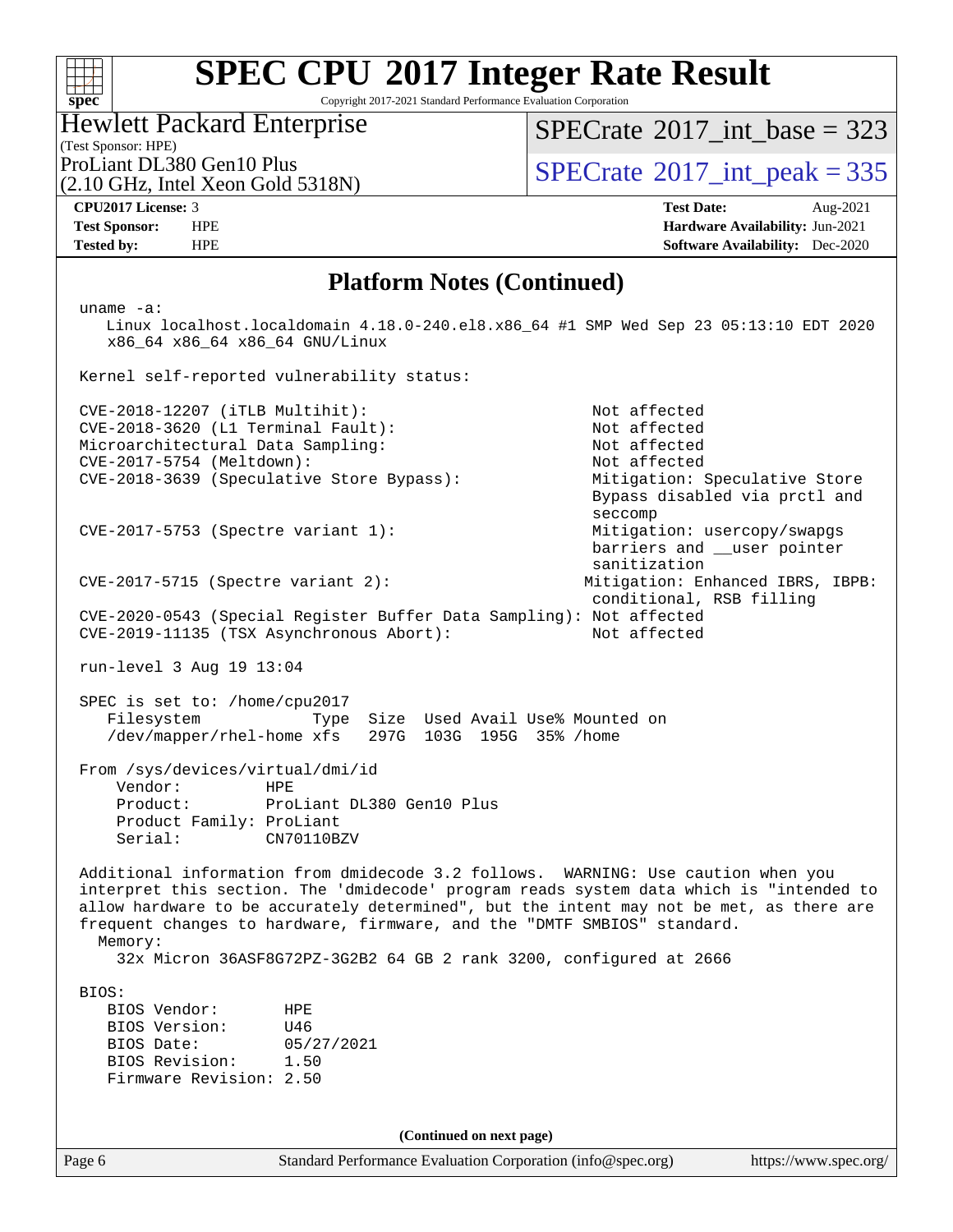Copyright 2017-2021 Standard Performance Evaluation Corporation

# Hewlett Packard Enterprise

(Test Sponsor: HPE)

 $SPECrate$ <sup>®</sup>[2017\\_int\\_base =](http://www.spec.org/auto/cpu2017/Docs/result-fields.html#SPECrate2017intbase) 323

(2.10 GHz, Intel Xeon Gold 5318N)

ProLiant DL380 Gen10 Plus  $\begin{array}{c} | \text{SPECrate} \text{[2017\_int\_peak]} = 335 \\ \text{SPECrate} \text{[2017\_int\_peak]} = 335 \end{array}$  $\begin{array}{c} | \text{SPECrate} \text{[2017\_int\_peak]} = 335 \\ \text{SPECrate} \text{[2017\_int\_peak]} = 335 \end{array}$  $\begin{array}{c} | \text{SPECrate} \text{[2017\_int\_peak]} = 335 \\ \text{SPECrate} \text{[2017\_int\_peak]} = 335 \end{array}$ 

**[spec](http://www.spec.org/)**

 $+\ +$ 

**[CPU2017 License:](http://www.spec.org/auto/cpu2017/Docs/result-fields.html#CPU2017License)** 3 **[Test Date:](http://www.spec.org/auto/cpu2017/Docs/result-fields.html#TestDate)** Aug-2021 **[Test Sponsor:](http://www.spec.org/auto/cpu2017/Docs/result-fields.html#TestSponsor)** HPE **[Hardware Availability:](http://www.spec.org/auto/cpu2017/Docs/result-fields.html#HardwareAvailability)** Jun-2021 **[Tested by:](http://www.spec.org/auto/cpu2017/Docs/result-fields.html#Testedby)** HPE **[Software Availability:](http://www.spec.org/auto/cpu2017/Docs/result-fields.html#SoftwareAvailability)** Dec-2020

# **[Platform Notes \(Continued\)](http://www.spec.org/auto/cpu2017/Docs/result-fields.html#PlatformNotes)**

(End of data from sysinfo program)

# **[Compiler Version Notes](http://www.spec.org/auto/cpu2017/Docs/result-fields.html#CompilerVersionNotes)**

| Standard Performance Evaluation Corporation (info@spec.org)<br>Page 7<br>https://www.spec.org/                                                                            |
|---------------------------------------------------------------------------------------------------------------------------------------------------------------------------|
| (Continued on next page)                                                                                                                                                  |
|                                                                                                                                                                           |
|                                                                                                                                                                           |
| Intel(R) oneAPI DPC++/C++ Compiler for applications running on IA-32, Version<br>2021.1 Build 20201113<br>Copyright (C) 1985-2020 Intel Corporation. All rights reserved. |
| $\vert$ 502.gcc_r(peak)<br>C                                                                                                                                              |
| ______________________                                                                                                                                                    |
| 64, Version 2021.1 Build 20201112_000000<br>Copyright (C) 1985-2020 Intel Corporation. All rights reserved.                                                               |
| Intel(R) C Intel(R) 64 Compiler Classic for applications running on Intel(R)                                                                                              |
| 500.perlbench_r(peak)<br>C                                                                                                                                                |
|                                                                                                                                                                           |
| Version 2021.1 Build 20201113<br>Copyright (C) 1985-2020 Intel Corporation. All rights reserved.                                                                          |
| $Intel(R)$ oneAPI DPC++/C++ Compiler for applications running on Intel(R) 64,                                                                                             |
| $500.perlbench_r(base) 502.gcc_r(base) 505.mef_r(base, peak)$<br>C<br>  $525.x264_r(base, peak) 557.xz_r(base, peak)$                                                     |
|                                                                                                                                                                           |
| Intel(R) oneAPI DPC++/C++ Compiler for applications running on IA-32, Version<br>2021.1 Build 20201113<br>Copyright (C) 1985-2020 Intel Corporation. All rights reserved. |
| $\vert$ 502.gcc_r(peak)<br>C                                                                                                                                              |
|                                                                                                                                                                           |
| Copyright (C) 1985-2020 Intel Corporation. All rights reserved.<br>______________________________                                                                         |
| Intel(R) C Intel(R) 64 Compiler Classic for applications running on $Intel(R)$<br>64, Version 2021.1 Build 20201112_000000                                                |
| 500.perlbench_r(peak)<br>С                                                                                                                                                |
| :=====================<br>==========                                                                                                                                      |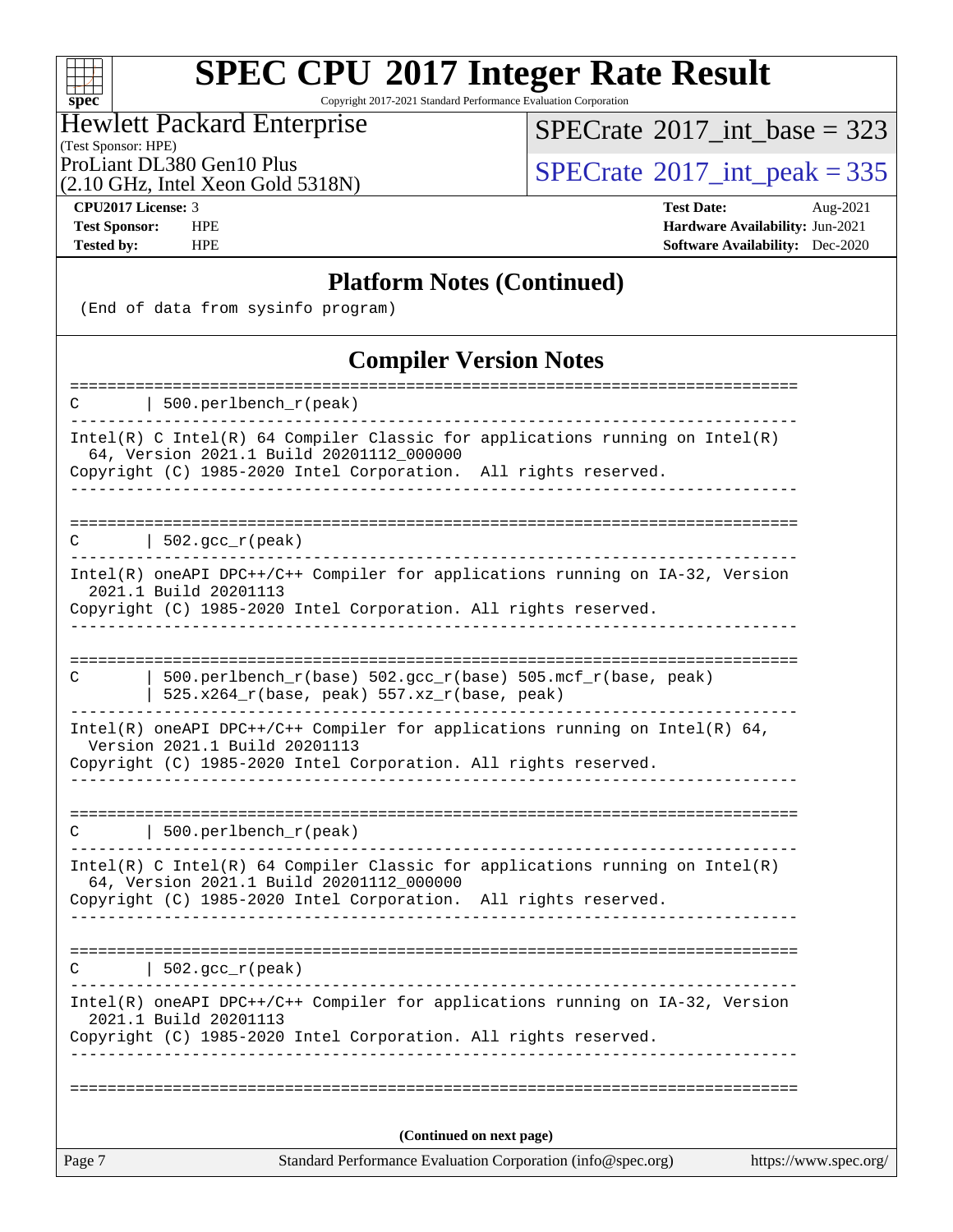| S<br>۱t<br>IJ |  |  |  |  |  |
|---------------|--|--|--|--|--|

Copyright 2017-2021 Standard Performance Evaluation Corporation

Hewlett Packard Enterprise

 $SPECrate$ <sup>®</sup>[2017\\_int\\_base =](http://www.spec.org/auto/cpu2017/Docs/result-fields.html#SPECrate2017intbase) 323

(Test Sponsor: HPE)

(2.10 GHz, Intel Xeon Gold 5318N)

ProLiant DL380 Gen10 Plus<br>  $(2.10 \text{ GHz})$  Intel Xeon Gold 5318N)

**[CPU2017 License:](http://www.spec.org/auto/cpu2017/Docs/result-fields.html#CPU2017License)** 3 **[Test Date:](http://www.spec.org/auto/cpu2017/Docs/result-fields.html#TestDate)** Aug-2021 **[Test Sponsor:](http://www.spec.org/auto/cpu2017/Docs/result-fields.html#TestSponsor)** HPE **[Hardware Availability:](http://www.spec.org/auto/cpu2017/Docs/result-fields.html#HardwareAvailability)** Jun-2021 **[Tested by:](http://www.spec.org/auto/cpu2017/Docs/result-fields.html#Testedby)** HPE **[Software Availability:](http://www.spec.org/auto/cpu2017/Docs/result-fields.html#SoftwareAvailability)** Dec-2020

# **[Compiler Version Notes \(Continued\)](http://www.spec.org/auto/cpu2017/Docs/result-fields.html#CompilerVersionNotes)**

| 525.x264_r(base, peak) 557.xz_r(base, peak)<br>Intel(R) oneAPI DPC++/C++ Compiler for applications running on Intel(R) $64$ ,<br>Version 2021.1 Build 20201113<br>Copyright (C) 1985-2020 Intel Corporation. All rights reserved.<br>  500.perlbench_r(peak)<br>C<br>Intel(R) C Intel(R) 64 Compiler Classic for applications running on Intel(R)<br>64, Version 2021.1 Build 20201112_000000 |
|-----------------------------------------------------------------------------------------------------------------------------------------------------------------------------------------------------------------------------------------------------------------------------------------------------------------------------------------------------------------------------------------------|
|                                                                                                                                                                                                                                                                                                                                                                                               |
|                                                                                                                                                                                                                                                                                                                                                                                               |
| Copyright (C) 1985-2020 Intel Corporation. All rights reserved.                                                                                                                                                                                                                                                                                                                               |
| $\vert$ 502.gcc_r(peak)<br>________________                                                                                                                                                                                                                                                                                                                                                   |
| Intel(R) oneAPI DPC++/C++ Compiler for applications running on IA-32, Version<br>2021.1 Build 20201113<br>Copyright (C) 1985-2020 Intel Corporation. All rights reserved.                                                                                                                                                                                                                     |
| 500.perlbench_r(base) 502.gcc_r(base) 505.mcf_r(base, peak)<br>C<br>525.x264_r(base, peak) 557.xz_r(base, peak)                                                                                                                                                                                                                                                                               |
| Intel(R) oneAPI DPC++/C++ Compiler for applications running on Intel(R) 64,<br>Version 2021.1 Build 20201113<br>Copyright (C) 1985-2020 Intel Corporation. All rights reserved.                                                                                                                                                                                                               |
| :==============================<br>520.omnetpp_r(base, peak) 523.xalancbmk_r(base, peak)<br>$C++$<br>531.deepsjeng_r(base, peak) 541.leela_r(base, peak)                                                                                                                                                                                                                                      |
| Intel(R) oneAPI DPC++/C++ Compiler for applications running on Intel(R) $64$ ,<br>Version 2021.1 Build 20201113<br>Copyright (C) 1985-2020 Intel Corporation. All rights reserved.                                                                                                                                                                                                            |
| Fortran   548.exchange2_r(base, peak)                                                                                                                                                                                                                                                                                                                                                         |
| Intel(R) Fortran Intel(R) 64 Compiler Classic for applications running on<br>Intel(R) 64, Version 2021.1 Build 20201112_000000                                                                                                                                                                                                                                                                |
| (Continued on next page)<br>$\alpha$ examples of the substantial composition (integrates) $\alpha$ is the set of the set of the set of the set of the set of the set of the set of the set of the set of the set of the set of the set of the set of the set of t<br>$D_{\alpha\alpha\alpha}$ 0                                                                                               |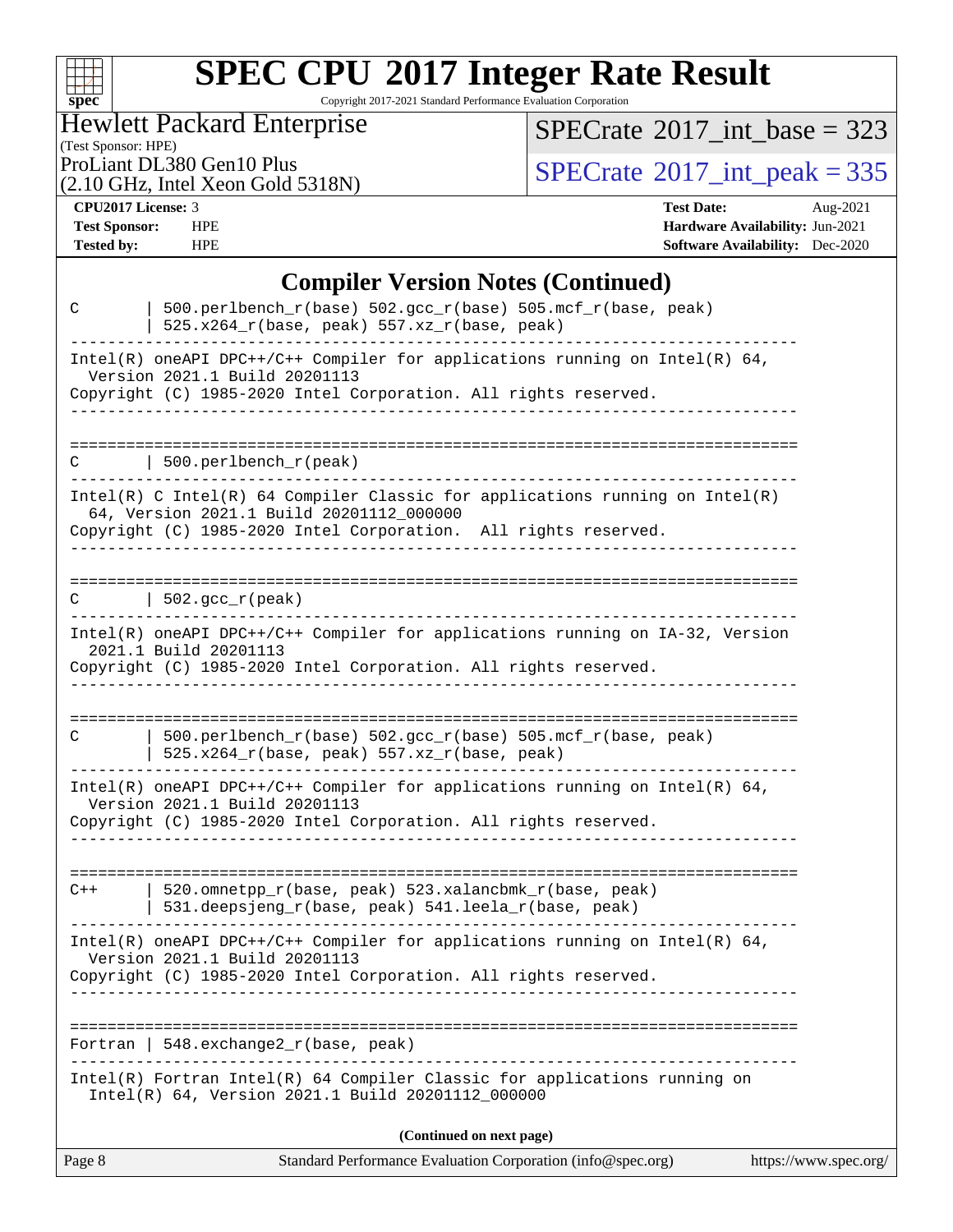# $+\ +$ **[spec](http://www.spec.org/)**

# **[SPEC CPU](http://www.spec.org/auto/cpu2017/Docs/result-fields.html#SPECCPU2017IntegerRateResult)[2017 Integer Rate Result](http://www.spec.org/auto/cpu2017/Docs/result-fields.html#SPECCPU2017IntegerRateResult)**

Copyright 2017-2021 Standard Performance Evaluation Corporation

# Hewlett Packard Enterprise

 $SPECTate@2017_int\_base = 323$ 

(Test Sponsor: HPE)

(2.10 GHz, Intel Xeon Gold 5318N)

ProLiant DL380 Gen10 Plus  $SPECrate^{\circ}2017$  $SPECrate^{\circ}2017$ \_int\_peak = 335

**[CPU2017 License:](http://www.spec.org/auto/cpu2017/Docs/result-fields.html#CPU2017License)** 3 **[Test Date:](http://www.spec.org/auto/cpu2017/Docs/result-fields.html#TestDate)** Aug-2021 **[Test Sponsor:](http://www.spec.org/auto/cpu2017/Docs/result-fields.html#TestSponsor)** HPE **[Hardware Availability:](http://www.spec.org/auto/cpu2017/Docs/result-fields.html#HardwareAvailability)** Jun-2021 **[Tested by:](http://www.spec.org/auto/cpu2017/Docs/result-fields.html#Testedby)** HPE **[Software Availability:](http://www.spec.org/auto/cpu2017/Docs/result-fields.html#SoftwareAvailability)** Dec-2020

# **[Compiler Version Notes \(Continued\)](http://www.spec.org/auto/cpu2017/Docs/result-fields.html#CompilerVersionNotes)**

Copyright (C) 1985-2020 Intel Corporation. All rights reserved. ------------------------------------------------------------------------------

# **[Base Compiler Invocation](http://www.spec.org/auto/cpu2017/Docs/result-fields.html#BaseCompilerInvocation)**

[C benchmarks](http://www.spec.org/auto/cpu2017/Docs/result-fields.html#Cbenchmarks): [icx](http://www.spec.org/cpu2017/results/res2021q3/cpu2017-20210830-29035.flags.html#user_CCbase_intel_icx_fe2d28d19ae2a5db7c42fe0f2a2aed77cb715edd4aeb23434404a8be6683fe239869bb6ca8154ca98265c2e3b9226a719a0efe2953a4a7018c379b7010ccf087)

[C++ benchmarks:](http://www.spec.org/auto/cpu2017/Docs/result-fields.html#CXXbenchmarks) [icpx](http://www.spec.org/cpu2017/results/res2021q3/cpu2017-20210830-29035.flags.html#user_CXXbase_intel_icpx_1e918ed14c436bf4b9b7c8bcdd51d4539fc71b3df010bd1e9f8732d9c34c2b2914e48204a846820f3c0ebb4095dea797a5c30b458ac0b6dffac65d78f781f5ca)

[Fortran benchmarks](http://www.spec.org/auto/cpu2017/Docs/result-fields.html#Fortranbenchmarks): [ifort](http://www.spec.org/cpu2017/results/res2021q3/cpu2017-20210830-29035.flags.html#user_FCbase_intel_ifort_8111460550e3ca792625aed983ce982f94888b8b503583aa7ba2b8303487b4d8a21a13e7191a45c5fd58ff318f48f9492884d4413fa793fd88dd292cad7027ca)

# **[Base Portability Flags](http://www.spec.org/auto/cpu2017/Docs/result-fields.html#BasePortabilityFlags)**

 500.perlbench\_r: [-DSPEC\\_LP64](http://www.spec.org/cpu2017/results/res2021q3/cpu2017-20210830-29035.flags.html#b500.perlbench_r_basePORTABILITY_DSPEC_LP64) [-DSPEC\\_LINUX\\_X64](http://www.spec.org/cpu2017/results/res2021q3/cpu2017-20210830-29035.flags.html#b500.perlbench_r_baseCPORTABILITY_DSPEC_LINUX_X64) 502.gcc\_r: [-DSPEC\\_LP64](http://www.spec.org/cpu2017/results/res2021q3/cpu2017-20210830-29035.flags.html#suite_basePORTABILITY502_gcc_r_DSPEC_LP64) 505.mcf\_r: [-DSPEC\\_LP64](http://www.spec.org/cpu2017/results/res2021q3/cpu2017-20210830-29035.flags.html#suite_basePORTABILITY505_mcf_r_DSPEC_LP64) 520.omnetpp\_r: [-DSPEC\\_LP64](http://www.spec.org/cpu2017/results/res2021q3/cpu2017-20210830-29035.flags.html#suite_basePORTABILITY520_omnetpp_r_DSPEC_LP64) 523.xalancbmk\_r: [-DSPEC\\_LP64](http://www.spec.org/cpu2017/results/res2021q3/cpu2017-20210830-29035.flags.html#suite_basePORTABILITY523_xalancbmk_r_DSPEC_LP64) [-DSPEC\\_LINUX](http://www.spec.org/cpu2017/results/res2021q3/cpu2017-20210830-29035.flags.html#b523.xalancbmk_r_baseCXXPORTABILITY_DSPEC_LINUX) 525.x264\_r: [-DSPEC\\_LP64](http://www.spec.org/cpu2017/results/res2021q3/cpu2017-20210830-29035.flags.html#suite_basePORTABILITY525_x264_r_DSPEC_LP64) 531.deepsjeng\_r: [-DSPEC\\_LP64](http://www.spec.org/cpu2017/results/res2021q3/cpu2017-20210830-29035.flags.html#suite_basePORTABILITY531_deepsjeng_r_DSPEC_LP64) 541.leela\_r: [-DSPEC\\_LP64](http://www.spec.org/cpu2017/results/res2021q3/cpu2017-20210830-29035.flags.html#suite_basePORTABILITY541_leela_r_DSPEC_LP64) 548.exchange2\_r: [-DSPEC\\_LP64](http://www.spec.org/cpu2017/results/res2021q3/cpu2017-20210830-29035.flags.html#suite_basePORTABILITY548_exchange2_r_DSPEC_LP64) 557.xz\_r: [-DSPEC\\_LP64](http://www.spec.org/cpu2017/results/res2021q3/cpu2017-20210830-29035.flags.html#suite_basePORTABILITY557_xz_r_DSPEC_LP64)

# **[Base Optimization Flags](http://www.spec.org/auto/cpu2017/Docs/result-fields.html#BaseOptimizationFlags)**

#### [C benchmarks](http://www.spec.org/auto/cpu2017/Docs/result-fields.html#Cbenchmarks):

```
-w -std=c11 -m64 -Wl,-z,muldefs -xCORE-AVX512 -O3 -ffast-math
-flto -mfpmath=sse -funroll-loops -qopt-mem-layout-trans=4
-mbranches-within-32B-boundaries
-L/opt/intel/oneapi/compiler/2021.1.1/linux/compiler/lib/intel64_lin
-lqkmalloc
```
[C++ benchmarks:](http://www.spec.org/auto/cpu2017/Docs/result-fields.html#CXXbenchmarks)

```
-w -m64 -Wl,-z,muldefs -xCORE-AVX512 -O3 -ffast-math -flto
-mfpmath=sse -funroll-loops -qopt-mem-layout-trans=4
-mbranches-within-32B-boundaries
-L/opt/intel/oneapi/compiler/2021.1.1/linux/compiler/lib/intel64_lin
```
**(Continued on next page)**

| Page 9<br>Standard Performance Evaluation Corporation (info@spec.org) | https://www.spec.org/ |
|-----------------------------------------------------------------------|-----------------------|
|-----------------------------------------------------------------------|-----------------------|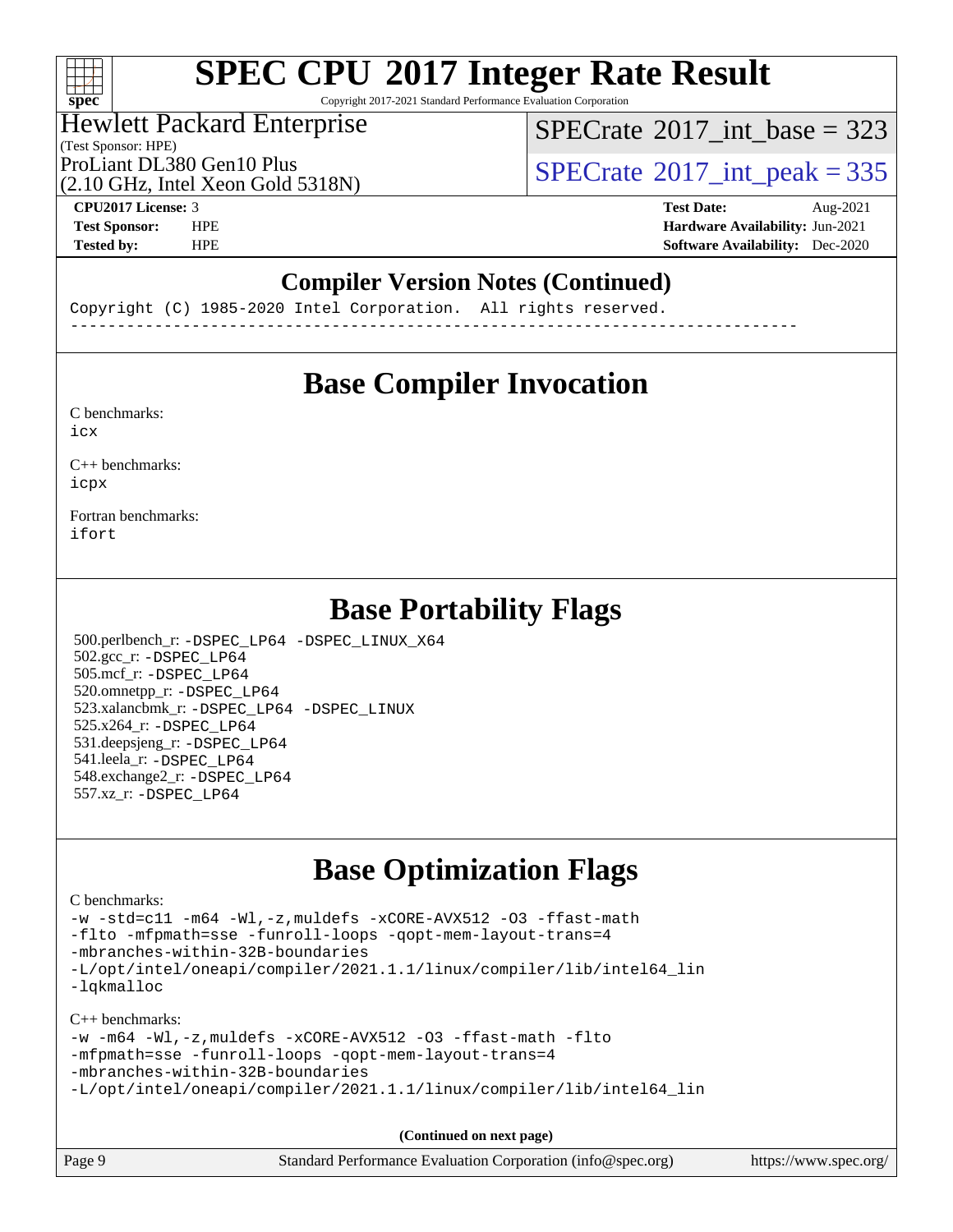

Copyright 2017-2021 Standard Performance Evaluation Corporation

# Hewlett Packard Enterprise

 $SPECTate$ <sup>®</sup>[2017\\_int\\_base =](http://www.spec.org/auto/cpu2017/Docs/result-fields.html#SPECrate2017intbase) 323

(Test Sponsor: HPE) (2.10 GHz, Intel Xeon Gold 5318N)

ProLiant DL380 Gen10 Plus  $SPECrate^{\circ}2017$  $SPECrate^{\circ}2017$ \_int\_peak = 335

**[CPU2017 License:](http://www.spec.org/auto/cpu2017/Docs/result-fields.html#CPU2017License)** 3 **[Test Date:](http://www.spec.org/auto/cpu2017/Docs/result-fields.html#TestDate)** Aug-2021 **[Test Sponsor:](http://www.spec.org/auto/cpu2017/Docs/result-fields.html#TestSponsor)** HPE **[Hardware Availability:](http://www.spec.org/auto/cpu2017/Docs/result-fields.html#HardwareAvailability)** Jun-2021 **[Tested by:](http://www.spec.org/auto/cpu2017/Docs/result-fields.html#Testedby)** HPE **[Software Availability:](http://www.spec.org/auto/cpu2017/Docs/result-fields.html#SoftwareAvailability)** Dec-2020

# **[Base Optimization Flags \(Continued\)](http://www.spec.org/auto/cpu2017/Docs/result-fields.html#BaseOptimizationFlags)**

[C++ benchmarks](http://www.spec.org/auto/cpu2017/Docs/result-fields.html#CXXbenchmarks) (continued): [-lqkmalloc](http://www.spec.org/cpu2017/results/res2021q3/cpu2017-20210830-29035.flags.html#user_CXXbase_qkmalloc_link_lib_79a818439969f771c6bc311cfd333c00fc099dad35c030f5aab9dda831713d2015205805422f83de8875488a2991c0a156aaa600e1f9138f8fc37004abc96dc5)

[Fortran benchmarks](http://www.spec.org/auto/cpu2017/Docs/result-fields.html#Fortranbenchmarks):

```
-w -m64 -Wl,-z,muldefs -xCORE-AVX512 -O3 -ipo -no-prec-div
-qopt-mem-layout-trans=4 -nostandard-realloc-lhs -align array32byte
-auto -mbranches-within-32B-boundaries
-L/opt/intel/oneapi/compiler/2021.1.1/linux/compiler/lib/intel64_lin
-lqkmalloc
```
# **[Peak Compiler Invocation](http://www.spec.org/auto/cpu2017/Docs/result-fields.html#PeakCompilerInvocation)**

[C benchmarks \(except as noted below\)](http://www.spec.org/auto/cpu2017/Docs/result-fields.html#Cbenchmarksexceptasnotedbelow): [icx](http://www.spec.org/cpu2017/results/res2021q3/cpu2017-20210830-29035.flags.html#user_CCpeak_intel_icx_fe2d28d19ae2a5db7c42fe0f2a2aed77cb715edd4aeb23434404a8be6683fe239869bb6ca8154ca98265c2e3b9226a719a0efe2953a4a7018c379b7010ccf087)

500.perlbench\_r: [icc](http://www.spec.org/cpu2017/results/res2021q3/cpu2017-20210830-29035.flags.html#user_peakCCLD500_perlbench_r_intel_icc_66fc1ee009f7361af1fbd72ca7dcefbb700085f36577c54f309893dd4ec40d12360134090235512931783d35fd58c0460139e722d5067c5574d8eaf2b3e37e92)

[C++ benchmarks:](http://www.spec.org/auto/cpu2017/Docs/result-fields.html#CXXbenchmarks) [icpx](http://www.spec.org/cpu2017/results/res2021q3/cpu2017-20210830-29035.flags.html#user_CXXpeak_intel_icpx_1e918ed14c436bf4b9b7c8bcdd51d4539fc71b3df010bd1e9f8732d9c34c2b2914e48204a846820f3c0ebb4095dea797a5c30b458ac0b6dffac65d78f781f5ca)

[Fortran benchmarks](http://www.spec.org/auto/cpu2017/Docs/result-fields.html#Fortranbenchmarks): [ifort](http://www.spec.org/cpu2017/results/res2021q3/cpu2017-20210830-29035.flags.html#user_FCpeak_intel_ifort_8111460550e3ca792625aed983ce982f94888b8b503583aa7ba2b8303487b4d8a21a13e7191a45c5fd58ff318f48f9492884d4413fa793fd88dd292cad7027ca)

# **[Peak Portability Flags](http://www.spec.org/auto/cpu2017/Docs/result-fields.html#PeakPortabilityFlags)**

 500.perlbench\_r: [-DSPEC\\_LP64](http://www.spec.org/cpu2017/results/res2021q3/cpu2017-20210830-29035.flags.html#b500.perlbench_r_peakPORTABILITY_DSPEC_LP64) [-DSPEC\\_LINUX\\_X64](http://www.spec.org/cpu2017/results/res2021q3/cpu2017-20210830-29035.flags.html#b500.perlbench_r_peakCPORTABILITY_DSPEC_LINUX_X64) 502.gcc\_r: [-D\\_FILE\\_OFFSET\\_BITS=64](http://www.spec.org/cpu2017/results/res2021q3/cpu2017-20210830-29035.flags.html#user_peakPORTABILITY502_gcc_r_file_offset_bits_64_5ae949a99b284ddf4e95728d47cb0843d81b2eb0e18bdfe74bbf0f61d0b064f4bda2f10ea5eb90e1dcab0e84dbc592acfc5018bc955c18609f94ddb8d550002c) 505.mcf\_r: [-DSPEC\\_LP64](http://www.spec.org/cpu2017/results/res2021q3/cpu2017-20210830-29035.flags.html#suite_peakPORTABILITY505_mcf_r_DSPEC_LP64) 520.omnetpp\_r: [-DSPEC\\_LP64](http://www.spec.org/cpu2017/results/res2021q3/cpu2017-20210830-29035.flags.html#suite_peakPORTABILITY520_omnetpp_r_DSPEC_LP64) 523.xalancbmk\_r: [-DSPEC\\_LP64](http://www.spec.org/cpu2017/results/res2021q3/cpu2017-20210830-29035.flags.html#suite_peakPORTABILITY523_xalancbmk_r_DSPEC_LP64) [-DSPEC\\_LINUX](http://www.spec.org/cpu2017/results/res2021q3/cpu2017-20210830-29035.flags.html#b523.xalancbmk_r_peakCXXPORTABILITY_DSPEC_LINUX) 525.x264\_r: [-DSPEC\\_LP64](http://www.spec.org/cpu2017/results/res2021q3/cpu2017-20210830-29035.flags.html#suite_peakPORTABILITY525_x264_r_DSPEC_LP64) 531.deepsjeng\_r: [-DSPEC\\_LP64](http://www.spec.org/cpu2017/results/res2021q3/cpu2017-20210830-29035.flags.html#suite_peakPORTABILITY531_deepsjeng_r_DSPEC_LP64) 541.leela\_r: [-DSPEC\\_LP64](http://www.spec.org/cpu2017/results/res2021q3/cpu2017-20210830-29035.flags.html#suite_peakPORTABILITY541_leela_r_DSPEC_LP64) 548.exchange2\_r: [-DSPEC\\_LP64](http://www.spec.org/cpu2017/results/res2021q3/cpu2017-20210830-29035.flags.html#suite_peakPORTABILITY548_exchange2_r_DSPEC_LP64) 557.xz\_r: [-DSPEC\\_LP64](http://www.spec.org/cpu2017/results/res2021q3/cpu2017-20210830-29035.flags.html#suite_peakPORTABILITY557_xz_r_DSPEC_LP64)

# **[Peak Optimization Flags](http://www.spec.org/auto/cpu2017/Docs/result-fields.html#PeakOptimizationFlags)**

[C benchmarks:](http://www.spec.org/auto/cpu2017/Docs/result-fields.html#Cbenchmarks)

**(Continued on next page)**

Page 10 Standard Performance Evaluation Corporation [\(info@spec.org\)](mailto:info@spec.org) <https://www.spec.org/>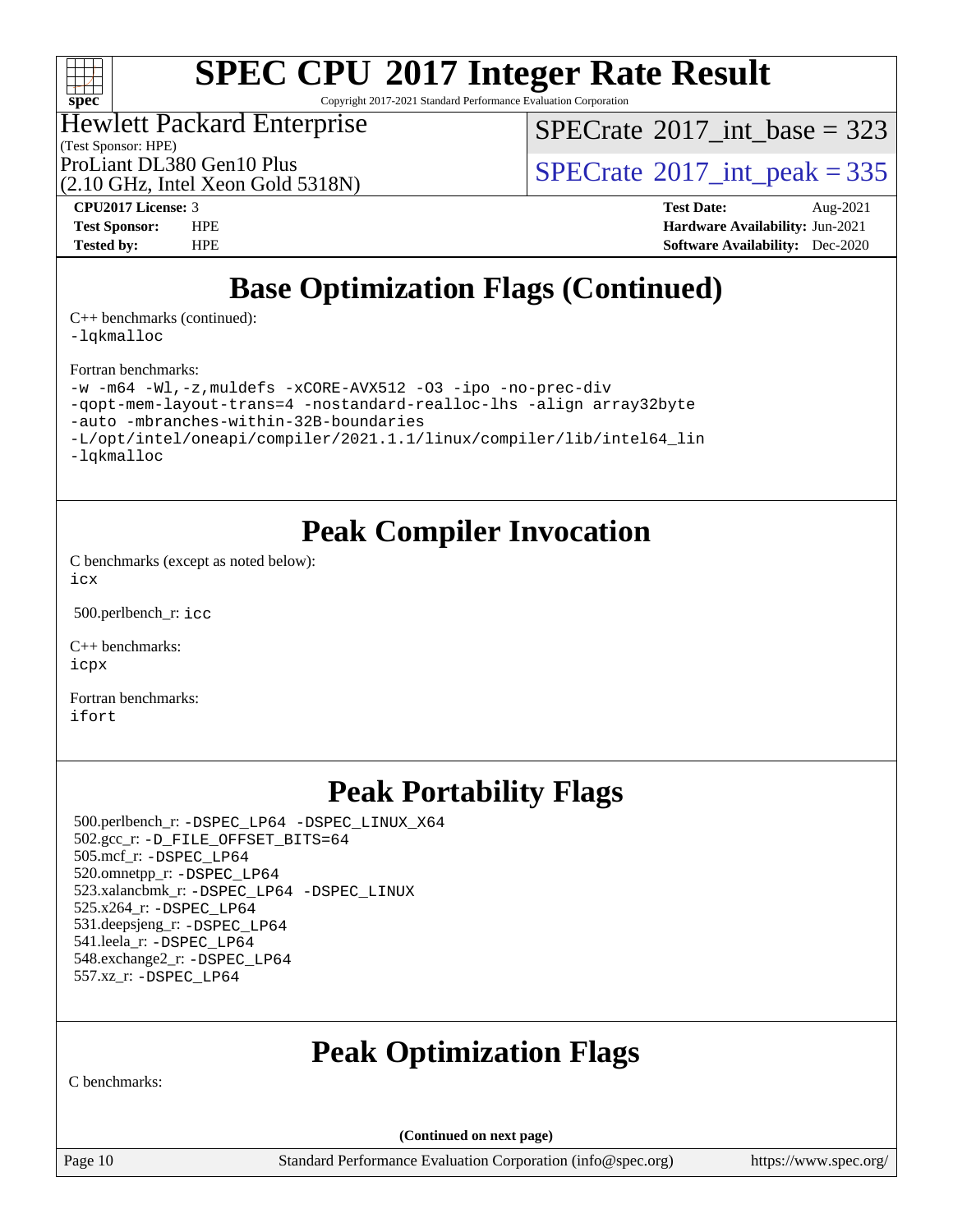

Copyright 2017-2021 Standard Performance Evaluation Corporation

Hewlett Packard Enterprise

 $SPECTate$ <sup>®</sup>[2017\\_int\\_base =](http://www.spec.org/auto/cpu2017/Docs/result-fields.html#SPECrate2017intbase) 323

(Test Sponsor: HPE) (2.10 GHz, Intel Xeon Gold 5318N)

ProLiant DL380 Gen10 Plus  $SPECrate^{\circ}2017$  $SPECrate^{\circ}2017$ \_int\_peak = 335

**[CPU2017 License:](http://www.spec.org/auto/cpu2017/Docs/result-fields.html#CPU2017License)** 3 **[Test Date:](http://www.spec.org/auto/cpu2017/Docs/result-fields.html#TestDate)** Aug-2021 **[Test Sponsor:](http://www.spec.org/auto/cpu2017/Docs/result-fields.html#TestSponsor)** HPE **[Hardware Availability:](http://www.spec.org/auto/cpu2017/Docs/result-fields.html#HardwareAvailability)** Jun-2021 **[Tested by:](http://www.spec.org/auto/cpu2017/Docs/result-fields.html#Testedby)** HPE **[Software Availability:](http://www.spec.org/auto/cpu2017/Docs/result-fields.html#SoftwareAvailability)** Dec-2020

# **[Peak Optimization Flags \(Continued\)](http://www.spec.org/auto/cpu2017/Docs/result-fields.html#PeakOptimizationFlags)**

```
 500.perlbench_r: -Wl,-z,muldefs -prof-gen(pass 1) -prof-use(pass 2)
-xCORE-AVX512 -ipo -O3 -no-prec-div
-qopt-mem-layout-trans=4 -fno-strict-overflow
-mbranches-within-32B-boundaries
-L/opt/intel/oneapi/compiler/2021.1.1/linux/compiler/lib/intel64_lin
-lqkmalloc
 502.gcc_r: -m32
-L/opt/intel/oneapi/compiler/2021.1.1/linux/compiler/lib/ia32_lin
-std=gnu89 -Wl,-z,muldefs -fprofile-generate(pass 1)
-fprofile-use=default.profdata(pass 2) -xCORE-AVX512 -flto
-Ofast(pass 1) -O3 -ffast-math -qopt-mem-layout-trans=4
-mbranches-within-32B-boundaries
-L/usr/local/jemalloc32-5.0.1/lib -ljemalloc
 505.mcf_r: basepeak = yes
525.x264-w-std=c11-m64-Wl,-z,muldefs-xCORE-AVX512-flto
-O3 -ffast-math -qopt-mem-layout-trans=4 -fno-alias
-mbranches-within-32B-boundaries
-L/opt/intel/oneapi/compiler/2021.1.1/linux/compiler/lib/intel64_lin
-lqkmalloc
 557.xz_r: basepeak = yes
C++ benchmarks: 
520.omnetpp_r: basepeak = yes
 523.xalancbmk_r: basepeak = yes
 531.deepsjeng_r: basepeak = yes
 541.leela_r: basepeak = yes
Fortran benchmarks: 
 548.exchange2_r: basepeak = yes
                        The flags files that were used to format this result can be browsed at
 http://www.spec.org/cpu2017/flags/HPE-Platform-Flags-Intel-V1.0-ICX-revE.html
 http://www.spec.org/cpu2017/flags/Intel-ic2021-official-linux64_revA.html
                           You can also download the XML flags sources by saving the following links:
 http://www.spec.org/cpu2017/flags/HPE-Platform-Flags-Intel-V1.0-ICX-revE.xml
 http://www.spec.org/cpu2017/flags/Intel-ic2021-official-linux64_revA.xml
```